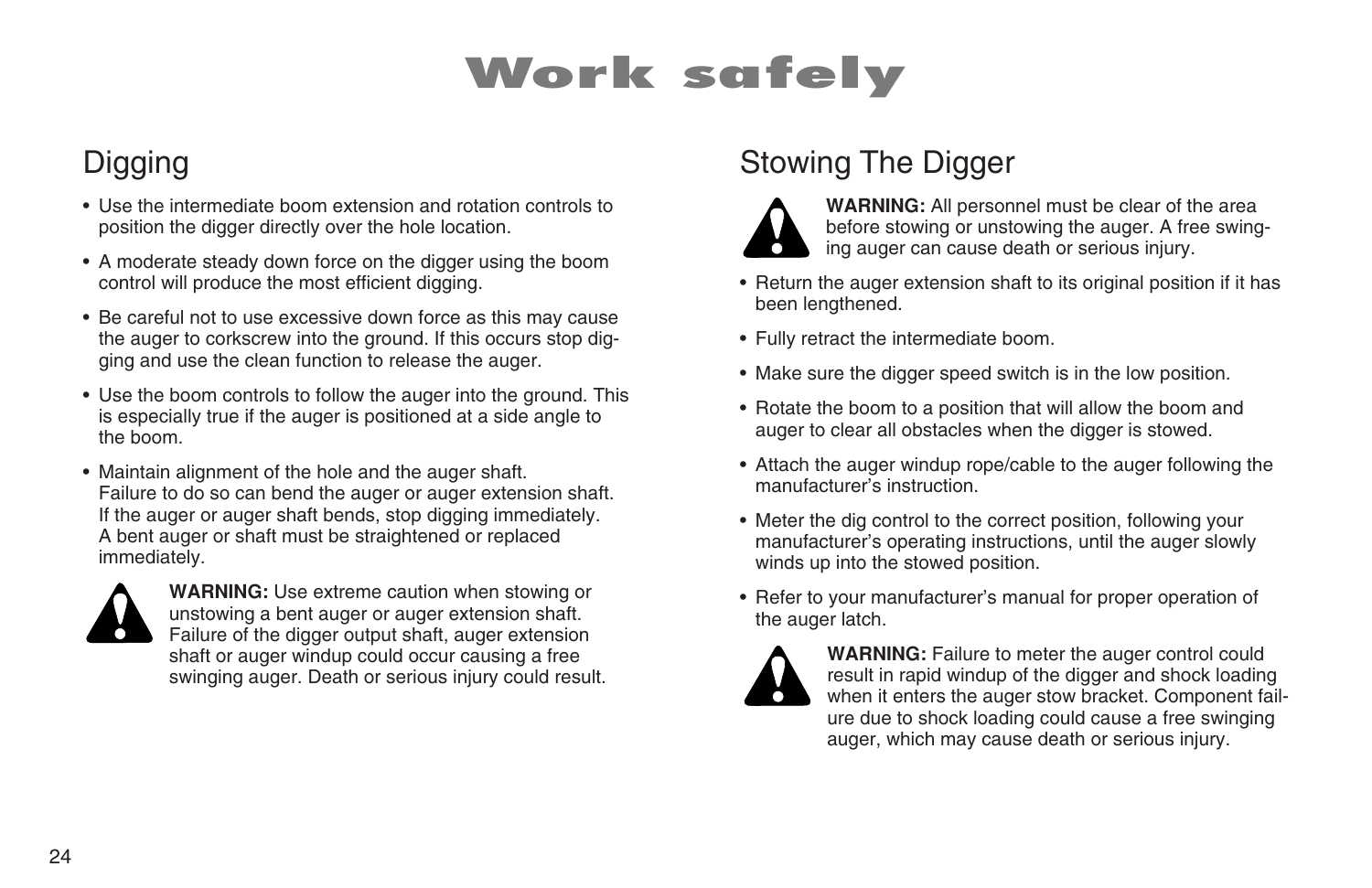#### Remote Power Tool Usage

Your digger derrick may be equipped with remote tool outlets to accommodate hydraulic tool accessories. Before connecting or disconnecting a tool to a remote outlet bleed off any hydraulic pressure by turning the pump off and cycling the controls several times. Make sure and keep hydraulic hose connectors clean and dry at all times. Read and follow the manufacturer's instructions for proper use of the tools.



**WARNING:** Tool circuits may reach very high pressures if a tool is stalled. This could cause bursting or leakage of the hoses or tool. Hydraulic fluid under pressure can penetrate the skin or eyes and cause injury, blindness or death. If any fluid is injected into the skin, it must be surgically removed within a few hours by a doctor familiar with this type of injury.



**DANGER:** The booms must not be elevated near energized conductors when operating a lower tool system. Lower tool system hoses may be conductive. If the machine were to become electrically charged, death or serious injury will result.

#### Pole Puller

The pole puller should be used to break a pole loose from the ground. The winch and boom functions can then be used to remove the pole from the ground.

The pole must be within the machines load capacity and booms must not be raised near energized conductors.

Before using the pole puller, attach the winch line at the top of the pole to support the pole once it is loose in the ground.



**WARNING:** Use only one wrap of chain around the pole. A "choke" chain could cause the chain to break with great force. A chain flying off the pole could cause serious injury to nearby personnel.



**WARNING:** Clear all personnel from the area before extending the pole puller cylinder. A falling pole could cause death or serious injury.

When finished using the tool outlet, the circuit pressure should be bled off by stopping the pump and cycling the hydraulic controls several times. The control should be returned to the off position. All hoses and tools must be returned to their stowed position. Wipe up any spilled hydraulic fluid.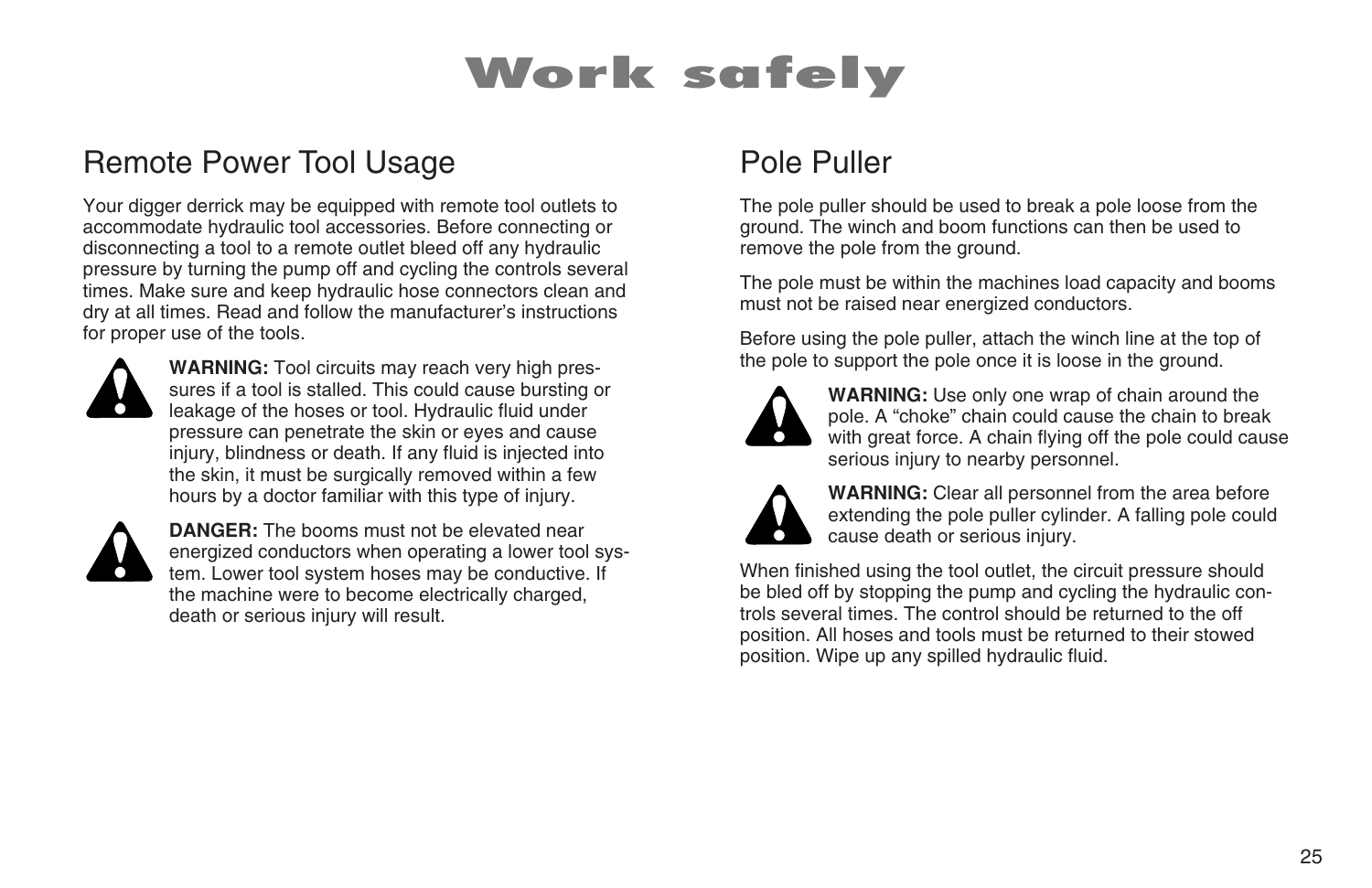#### Personnel Platform

Your digger derrick may be equipped with a personnel platform mounted on the upper boom. This platform is to be used to position personnel for aerial operations. Follow the manufacturer's instructions contained in the operator's manual for proper deployment of the personnel platform.



**WARNING:** Insulated machines require that specific configuration, maintenance and boom deployment instructions be followed to maintain the dielectric rating. These instructions are found in the manufacturer's manuals and on decals and signs on the digger derrick. Failure to follow these instructions can lead to serious injury or death in the event of electrical contact.

Read and understand your manufacturer's operation manual before using the platform. Make sure you are aware of and have received instruction in the location, function and proper use of all controls. If there is no manual with the machine—get one. Read and understand it before you start work.

If there is something in the manual you don't understand, ask your supervisor to explain it to you.



**WARNING:** Park on a firm flat surface before operating the platform. Always use wheel chocks and parking/holding brakes. Outriggers must be extended as directed in manufacturer's operating manual. Outrigger pads must be used on all unpaved, asphalt or other soft surfaces.



**DANGER:** Maintain clearance as specified in local, State/Provincial, company work rules and Federal (OSHA) rules from energized power lines. Contact with or inadequate clearance from energized conductors will cause DEATH or serious injury to persons in contact with or near the vehicle, load or any extensions of them.

### Remember The Other Person



**WARNING:** Never allow an untrained or unqualified person to operate your digger derrick. Handled improperly, this digger derrick can cause severe injury or death.

### Remember These Rules

- Never allow anyone else to enter the booms rotation area or walk under the platform or suspended load.
- Keep your fall protection device fastened and comfortably snug. (14)



- Securely fasten any safety chain (if equipped).
- Use your personal protective equipment.
- Be in control of your machine at all times.
- Look and listen for malfunctions.
- Stop if a malfunction or erratic operation is detected.
- Correct or report trouble immediately.
- Keep both feet on the floor of the platform.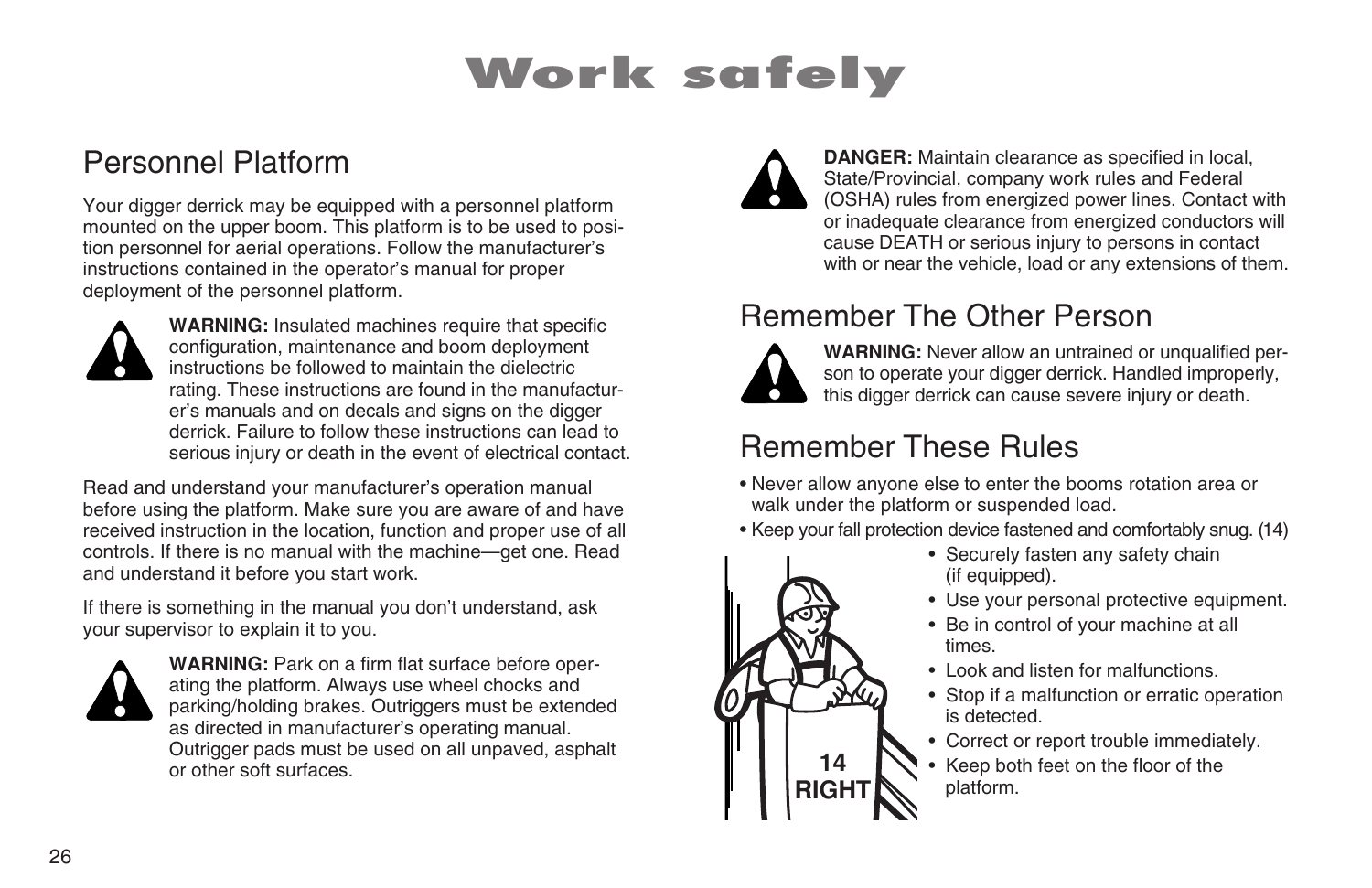### Safety Precautions (15)

- Set brakes, chock the wheels and set outriggers before operating.
- Make sure the area is clear of all persons before you start operating.
- As necessary, use a signal person to control traffic.
- Keep yourself and others away from the outriggers when they are being operated.
- Always have outriggers in view when they are being extended, and/or use a signal person to watch.
- Place barriers or barricades around your vehicle to keep bystanders out of boom rotation area. Federal law REQUIRES barriers when working on or near energized conductors.
- Use care when getting on or off the unit and entering or exiting the platform to avoid falling. Maintain a three point contact with the machine.
- Check the clearance overhead. Note any obstructions. Know exactly how much clearance all parts of your digger derrick have around energized power lines.



**DANGER:** NON-INSULATED machines shall NOT be used on or near any energized power line. Death or serious injury will result from contact with or inadequate clearance to energized power lines or apparatus.

- YOU MUST ALLOW FOR PLATFORM SWAY, ROCK AND CREEP, ALSO ELECTRICAL LINE SWAYING.
- Ground personnel must not contact the vehicle when the unit is working on energized power lines.
- Beware of strong and/or gusty wind conditions.
- Always make sure that you follow the manufacturer's recommendations while operating the digger derrick personnel platform.



**Keep your distance from energized power lines.**